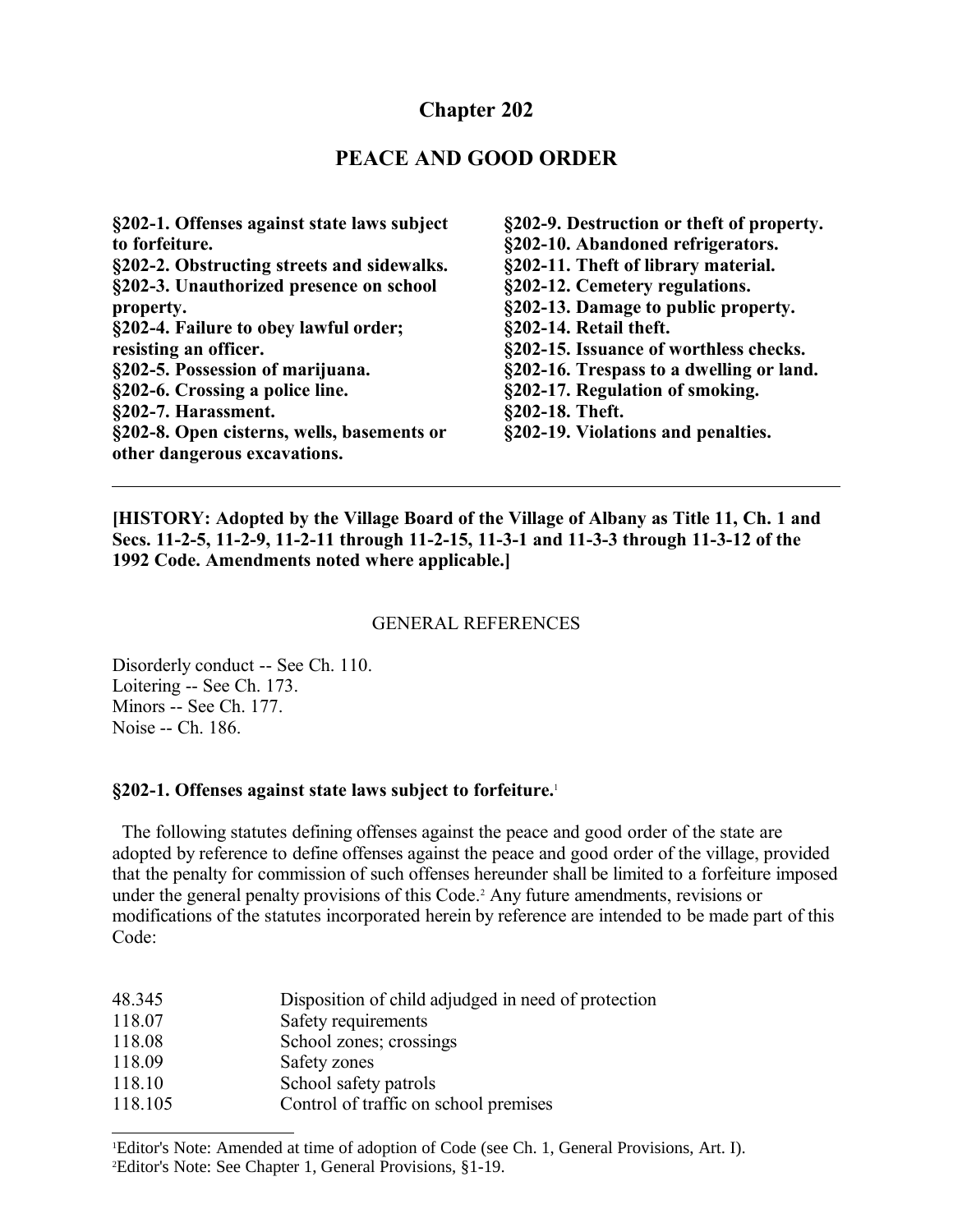| 118.11                                 | School fences                                                                                                                    |
|----------------------------------------|----------------------------------------------------------------------------------------------------------------------------------|
| 118.123                                | Reports and records; forfeitures                                                                                                 |
| 118.163                                | Municipal truancy and school dropout ordinances                                                                                  |
| 134.65                                 | Cigarette and tobacco products retailer license                                                                                  |
| 134.66                                 | Restrictions on sale or gift of cigarettes or tobacco products                                                                   |
| 167.10                                 | Regulation of fireworks                                                                                                          |
| 175.25                                 | Storage of junked vehicles                                                                                                       |
| 254.76                                 | Causing fires by tobacco smoking                                                                                                 |
| 938.17                                 |                                                                                                                                  |
|                                        | Jurisdiction over traffic, boating, snowmobile and all-terrain vehicle<br>violations and over civil law and ordinance violations |
|                                        |                                                                                                                                  |
| 938.343                                | Disposition of juvenile adjudged to have violated a civil law or an                                                              |
| ordinance                              |                                                                                                                                  |
| 938.344                                | Disposition; certain intoxicating liquor, beer and drug violations,                                                              |
| respectively                           |                                                                                                                                  |
| 938.983                                | Purchase or possession of tobacco products prohibited                                                                            |
| 939.05(2)(b)                           | Aiding and abetting                                                                                                              |
| 939.22                                 | Words and phrases defined                                                                                                        |
| 940.19(1)                              | Battery; substantial battery; aggravated battery                                                                                 |
| 940.291                                | Law enforcement officer; failure to render aid                                                                                   |
| 941.01                                 | Negligent operation of vehicle                                                                                                   |
| 941.10                                 | Negligent handling of burning materials                                                                                          |
| 941.12(2),(3)                          | Interfering with fire fighting                                                                                                   |
| 941.13                                 | False alarms                                                                                                                     |
| 941.20(1)                              | Endangering safety by use of dangerous weapon                                                                                    |
| 941.23                                 | Carrying concealed weapon                                                                                                        |
| 941.235                                | Carrying firearm in public building                                                                                              |
| 941.24                                 | Possession of switchblade knife                                                                                                  |
| 941.35                                 | Emergency telephone calls                                                                                                        |
| 941.36                                 | Fraudulent tapping of electric wires or gas or water meters or pipes                                                             |
|                                        |                                                                                                                                  |
| $941.37(1)$ <sub>2</sub> (2)<br>942.05 | Obstructing emergency or rescue personnel<br>Opening letters                                                                     |
|                                        |                                                                                                                                  |
| 943.01(1)                              | Damage to property                                                                                                               |
| 943.11                                 | Entry into locked vehicle                                                                                                        |
| 943.125                                | Entry into locked coin box                                                                                                       |
| 943.13                                 | Trespass to land                                                                                                                 |
| 943.14                                 | Criminal trespass to dwellings                                                                                                   |
| 943.145                                | Criminal trespass to a medical facility                                                                                          |
| 943.15                                 | Entry onto a construction site or into a locked building, dwelling or room                                                       |
| 943.20(3)(a)                           | Theft                                                                                                                            |
| 943.21(3)(a)                           | Fraud on hotel or restaurant keeper or taxicab operator                                                                          |
| 943.22                                 | Use of cheating tokens                                                                                                           |
| $943.23(4)$ , $(5)$                    | Operating vehicle without owner's consent                                                                                        |
| 943.34(1)(a)                           | Receiving stolen property                                                                                                        |
| 943.37                                 | Alteration of proper identification marks                                                                                        |
| 943.38(3)                              | Forgery                                                                                                                          |
| 943.41                                 | Financial transaction card crimes                                                                                                |
| 943.50(4)(a)                           | Retail theft                                                                                                                     |
| 943.55                                 | Removal of a shopping cart                                                                                                       |
| 944.15                                 | Fornication                                                                                                                      |
| 944.17                                 | Sexual gratification                                                                                                             |
| 944.20                                 | Lewd and lascivious behavior                                                                                                     |
| 944.21                                 | Obscene material or performance                                                                                                  |
| 944.23                                 |                                                                                                                                  |
|                                        | Making lewd, obscene or indecent drawings                                                                                        |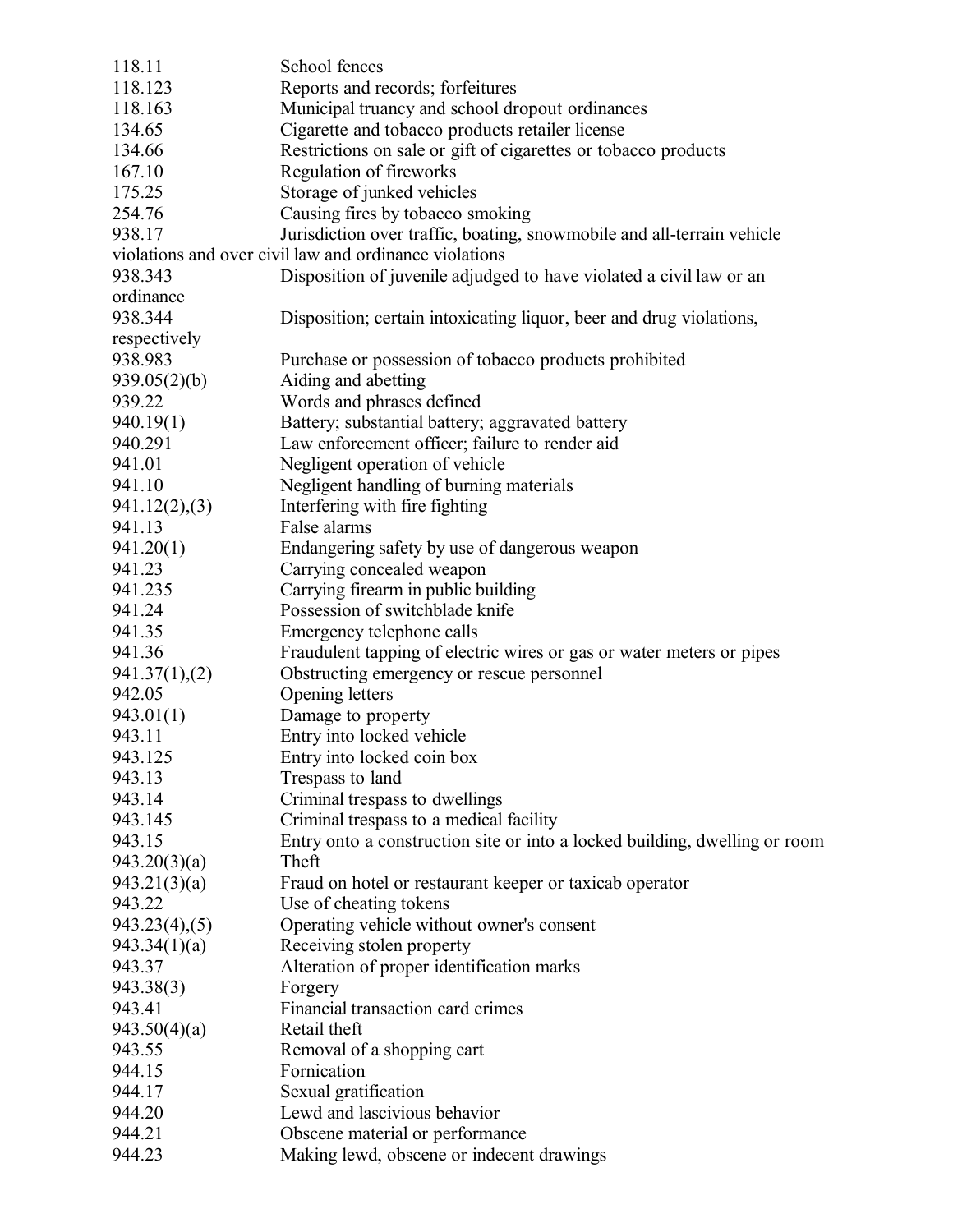| 944.30       | Prostitution                                                                |
|--------------|-----------------------------------------------------------------------------|
| 944.31       | Patronizing prostitutes                                                     |
| 944.33       | Pandering                                                                   |
| 944.36       | Solicitation of drinks prohibited                                           |
| 945.01       | Definitions (relating to gambling)                                          |
| 945.02       | Gambling                                                                    |
| 945.04       | Permitting premises to be used for commercial gambling                      |
| 946.40       | Refusing to aid officer                                                     |
| 946.41       | Resisting or obstructing officer                                            |
| 946.42(2)    | Escape                                                                      |
| 946.46       | Encouraging violation of probation or parole                                |
| 946.69       | Falsely assuming to act as public officer or employee or a utility employee |
| 946.70       | Impersonating peace officer                                                 |
| 946.72(2)    | Tampering with public records and notices                                   |
| 947.01       | Disorderly conduct                                                          |
| 947.012      | Unlawful use of telephone                                                   |
| 947.013      | Harassment                                                                  |
| 947.06       | Unlawful assemblies and their suppression                                   |
| 948.01       | Definitions (relating to crimes against children)                           |
| 948.09       | Sexual intercourse with a child age 16 or older                             |
| 948.10       | Exposing genitals or a pubic area                                           |
| 948.11(1)(b) | Exposing a child to harmful material                                        |
| 948.21       | Neglecting a child                                                          |
| 948.40       | Contributing to the delinquency of a child                                  |
| 948.50       | Strip search by school employee                                             |
| 948.51(3)(a) | Hazing                                                                      |
| 948.60       | Possession of a dangerous weapon by a person under 18                       |
| 948.61(2)(a) | Dangerous weapons other than firearms on school premises                    |
| 948.63       | Receiving property from a child                                             |
| 951.01       | Definitions (relating to crimes against animals)                            |
| 951.015      | Construction and application                                                |
| 951.02       | Mistreating animals                                                         |
| 951.03       | Dognapping and catnapping                                                   |
| 951.04       | Leading animal from motor vehicle                                           |
| 951.05       | <b>Transportation of Animals</b>                                            |
| 951.06       | Use of poisonous and controlled substances                                  |
| 951.07       | Use of certain devices prohibited                                           |
| 951.08       | Instigating fights between animals                                          |
| 951.09       | Shooting at caged or staked animals                                         |
| 951.10       | Sale of baby rabbits, chicks and other fowl                                 |
| 951.11       | Artificially colored animals; sale                                          |
| 951.13       | Providing proper food and drink to confined animals                         |
| 951.14       | Providing proper shelter                                                    |
| 951.15       | Animals; neglected or abandoned; police powers                              |
| 951.16       | Investigation of cruelty complaints                                         |
| 951.17       | Reimbursement for expenses                                                  |

# **§202-2. Obstructing streets and sidewalks.**[3](#page-2-0)

<span id="page-2-0"></span><sup>3</sup>Editor's Note: See Ch. 232, Streets and Sidewalks; Ch. 260, Vehicles and Traffic.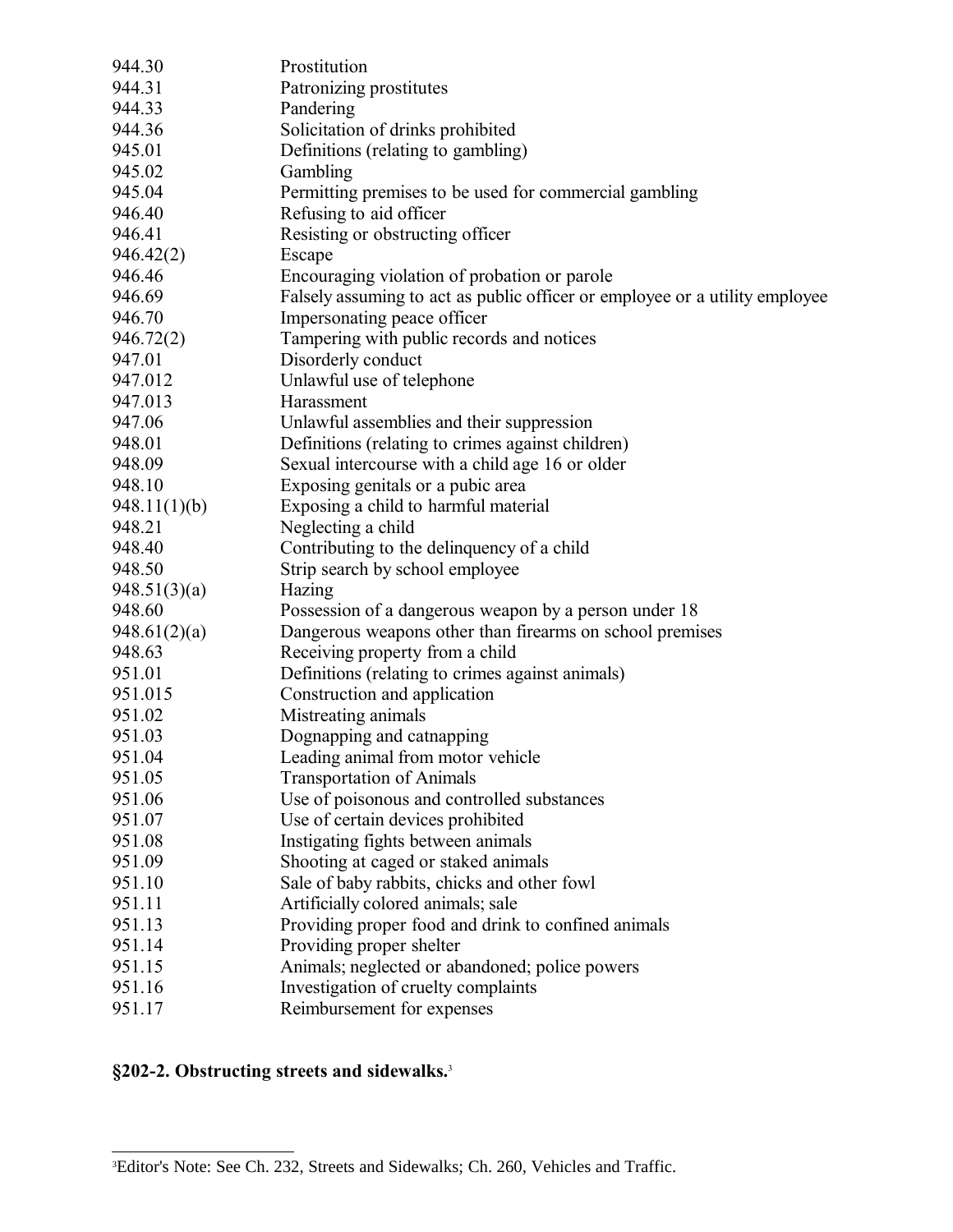A. Obstructing streets. No person shall obstruct, loiter, cause a nuisance or engage in any sport or exercise on any public street, sidewalk, bridge or public ground within the village in such a manner as to:

(1) Prevent or obstruct the free passage of pedestrian or vehicular traffic thereon;

(2) Prevent or hinder free ingress or egress to or from any place of business or amusement, church, public hall or meeting place; or

(3) Cause a nuisance by congregating and hindering the free passage of pedestrian or vehicular traffic.

B. Obstructing of sidewalk prohibited. No person shall block any sidewalk or bridge by obstructing the same so that it is impossible for a pedestrian to travel along the sidewalk without leaving the sidewalk and walking on adjacent property or on the street.

C. Definitions. As used in this section, the following terms shall have the following meanings, unless the context clearly indicates that a different meaning is intended:

LOITER -- To sit, stand, loaf, lounge, wander or stroll in an aimless manner or to stop, pause or remain in an area for no obvious reason.

NUISANCE -- Unnecessary conduct which may tend to annoy, intimidate, threaten or otherwise disturb another in or about any public street, sidewalk, bridge or public ground which is offensive to the public morals or decency of the citizens of the Village of Albany.

OBSTRUCT -- To interfere with unobstructed travel by any means, including but not limited to standing on the part of the walk that is fit for travel or placing any object or vehicle whatsoever on such sidewalk.

SIDEWALK -- Any sidewalk owned or on village property or right-of-way. The term shall not include sidewalks or walkways on private property in shopping centers, apartment complexes, office building sites or any other private property.[4](#page-3-0)

D. Free speech. This section shall not be interpreted as prohibiting any person from stopping on any sidewalk to talk or to make a speech, provided that such person shall not stand in such a location that it is impossible for any pedestrian to travel along the sidewalk without leaving the sidewalk and walking on adjacent property or on the street. If two or more persons are engaged in talking while stopped on a sidewalk, they shall not stand in such locations as to completely prevent any pedestrian from passing them on the sidewalk.

## **§202-3. Unauthorized presence on school property.**

A. Unauthorized presence.

(1) No student who is under suspension, expulsion or other disciplinary procedures excluding him from attending any school located within the village or any person not a student presently enrolled or not an employee of such schools or not a parent or guardian of a student, or not an otherwise "authorized person" shall be present within any school building or upon any school grounds without having first secured authorization to be there from the principal

<span id="page-3-0"></span><sup>4</sup>Editor's Note: Amended at time of adoption of Code (see Ch. 1, General Provisions, Art. I).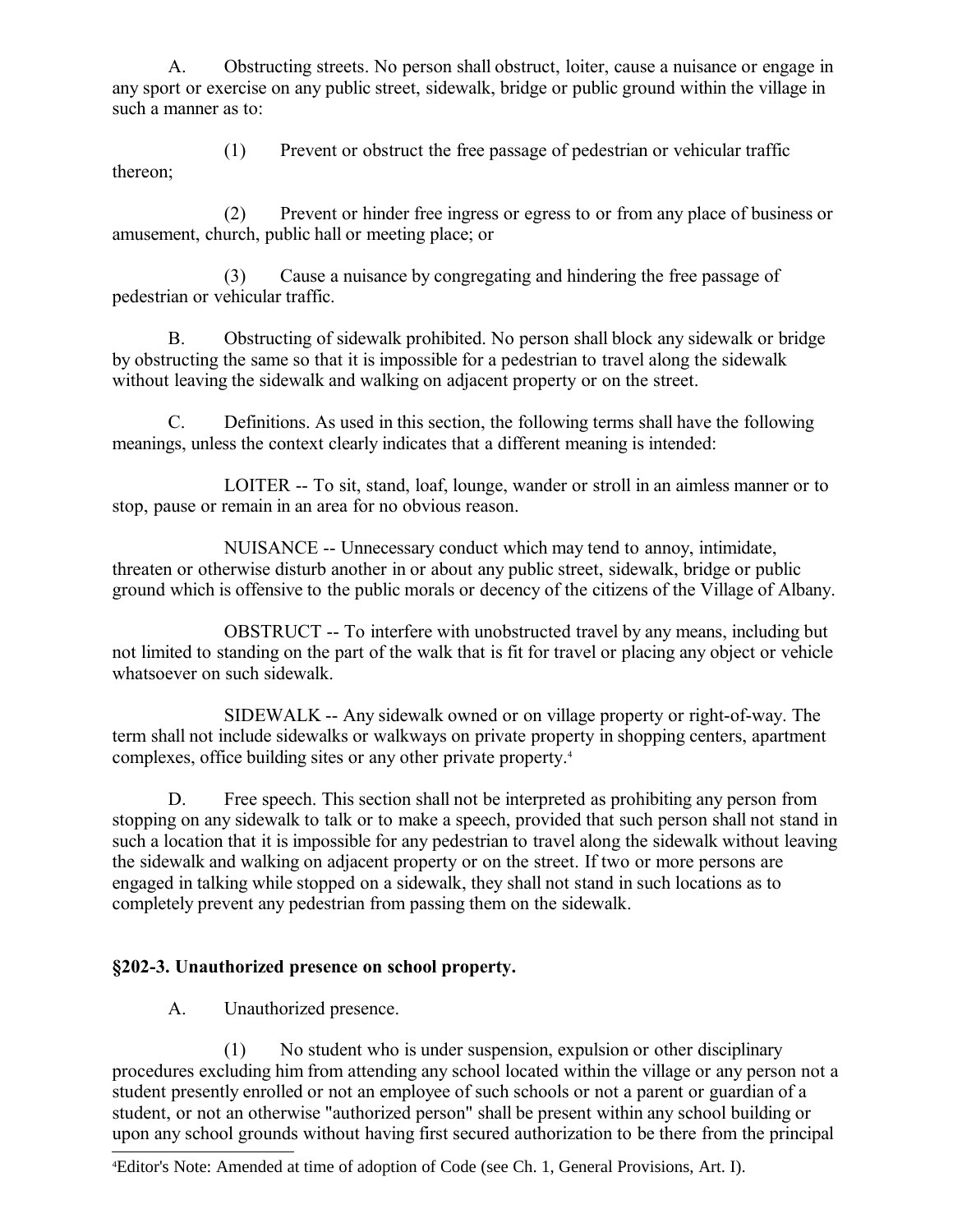or other person in charge of the school building or student grounds, except while in direct route to secure such authorization.

(2) Any unauthorized person shall who shall come upon school property and refuses to leave upon request by the school principal or any person acting under the direction of the school principal, in addition to violating Subsection A(1), shall be guilty of trespass.

(3) "Authorized person" shall include:

(a) Any person who is present at any school building or school grounds for the purpose previously authorized by the school or its designee.

(b) Any person transporting a student and who utilizes the driveway specified for loading and unloading personnel.

(c) Any person utilizing a designated area for attending an athletic or other organized school event.

B. Disorderly conduct on public school property.

(1) No person shall, on any school property or building, engage in violent, abusive, loud or otherwise disorderly conduct which causes or provokes an immediate disturbance of public order or disturbs or annoys any other person; nor shall a person intentionally engage in any fight, brawl, riot or noisy altercation other than a bona fide athletic contest.

(2) Nonstudents, students from schools other than the school on the property or students from a school who are not in compliance with the school system's published rules and regulations shall be considered in violation of this section. The published rules and regulations of the school system are incorporated as if fully set forth herein.

(3) All entrances to the school buildings referred to in Subsection A shall be posted with a notice stating "Entry Into School Building by Unauthorized Person Prohibited."

(4) "Unauthorized presence" shall include any vehicle that is found on school property which has not received permission to be there. If the occupants or owners are not on school property for some legitimate business or activity or are parked in an area that regulates parking to certain authorized vehicles, they are in violation. Such vehicle may be issued a village summons or citation that regulates parking or may be towed away at the direction of the school principal or person in charge of such school building. Law enforcement officers may also have any vehicle towed away which, because of its location, creates a hazard to life or property.

C. Loitering near school prohibited. No person not in official attendance or on official school business shall enter into, congregate, loiter or cause a nuisance in any school building in the Village of Albany or upon any school district grounds or within adjacent posted school zones on any day when such schools are in session.

D. Possession of intoxicating liquor and fermented malt beverages. No person shall possess intoxicating liquor or fermented malt beverages while on any school property.

E. Definitions. As used in this section, the following terms shall have the following meanings, unless the context clearly indicates that a different meaning is intended.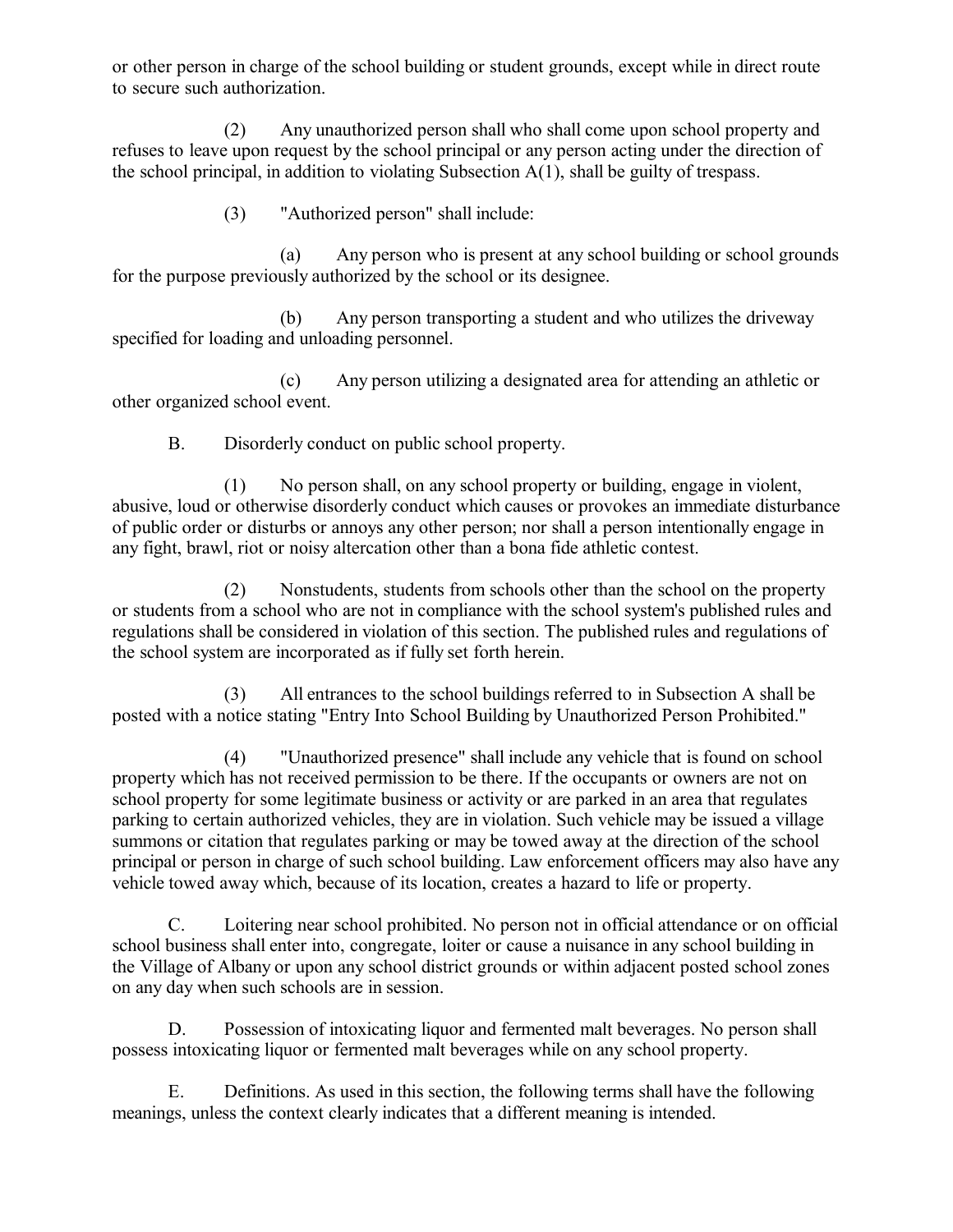LOITER -- To sit, stand, loaf, lounge, wander or stroll in an aimless manner or to stop, pause or remain in an area for no obvious reason.

NUISANCE -- Unnecessary conduct which may tend to annoy, intimidate, threaten or otherwise disturb another in or about any public street, sidewalk, bridge or public ground which is offensive to the public morals or decency of the citizens of the Village of Albany.

### **§202-4. Failure to obey lawful order; resisting an officer.**

A. Lawful orders. It shall be unlawful for any person to fail to obey the direction or order of a police officer while such police officer is acting in an official capacity in carrying out his or her duties.

B. Resisting or interfering with officer prohibited. It shall be unlawful for any person to resist or in any way interfere with any police officer or member of the Police Department or any person called to assist such officer; or to threaten, resist or interfere with such officer or person or to advise or encourage any other person to resist or interfere with such officer or person in the discharge of his duty; or to in any way interfere with or hinder or prevent him from discharging his duty as such officer or assistant or to offer or endeavor to do so; or to in any manner assist any person in the custody of any law enforcement officer to escape or to attempt to escape from such custody or to try to persuade any person to escape from the custody of such officer or to rescue or attempt to rescue any person so in custody; or to fail to obey the order or direction of such officer while such officer is acting in his official capacity in carrying out his duties.

#### **§202-5. Possession of marijuana.**

A. No person shall possess 25 grams or less of marijuana, as defined in W.S.A. s. 961.01(14), unless it was obtained directly from, or pursuant to, a valid prescription or order of a practitioner while acting in the course of his or her professional practice, or except as otherwise authorized by W.S.A. ch. 961.<sup>[5](#page-5-0)</sup>

B. For the purpose of this section, the following terms shall have the meanings indicated:

#### PRACTITIONER:

(1) A physician, dentist, veterinarian, podiatrist, scientific investigator or other person licensed, registered or otherwise permitted to distribute, dispense, conduct research with respect to or administer a controlled substance in the course of professional practice or research in the State of Wisconsin.

(2) A pharmacy, hospital or other institution licensed, registered or otherwise permitted to distribute, dispense, conduct research with respect to or administer a controlled substance in the course of professional practice or research in the State of Wisconsin.

C. This section does not apply to any person who is charged with possession of more than 25 grams of marijuana or who is charged with possession of any amount of marijuana following a conviction for possession of any amount of marijuana in the State of Wisconsin.

<span id="page-5-0"></span><sup>5</sup>Editor's Note: Amended at time of adoption of Code (see Ch. 1, General Provisions, Art. I).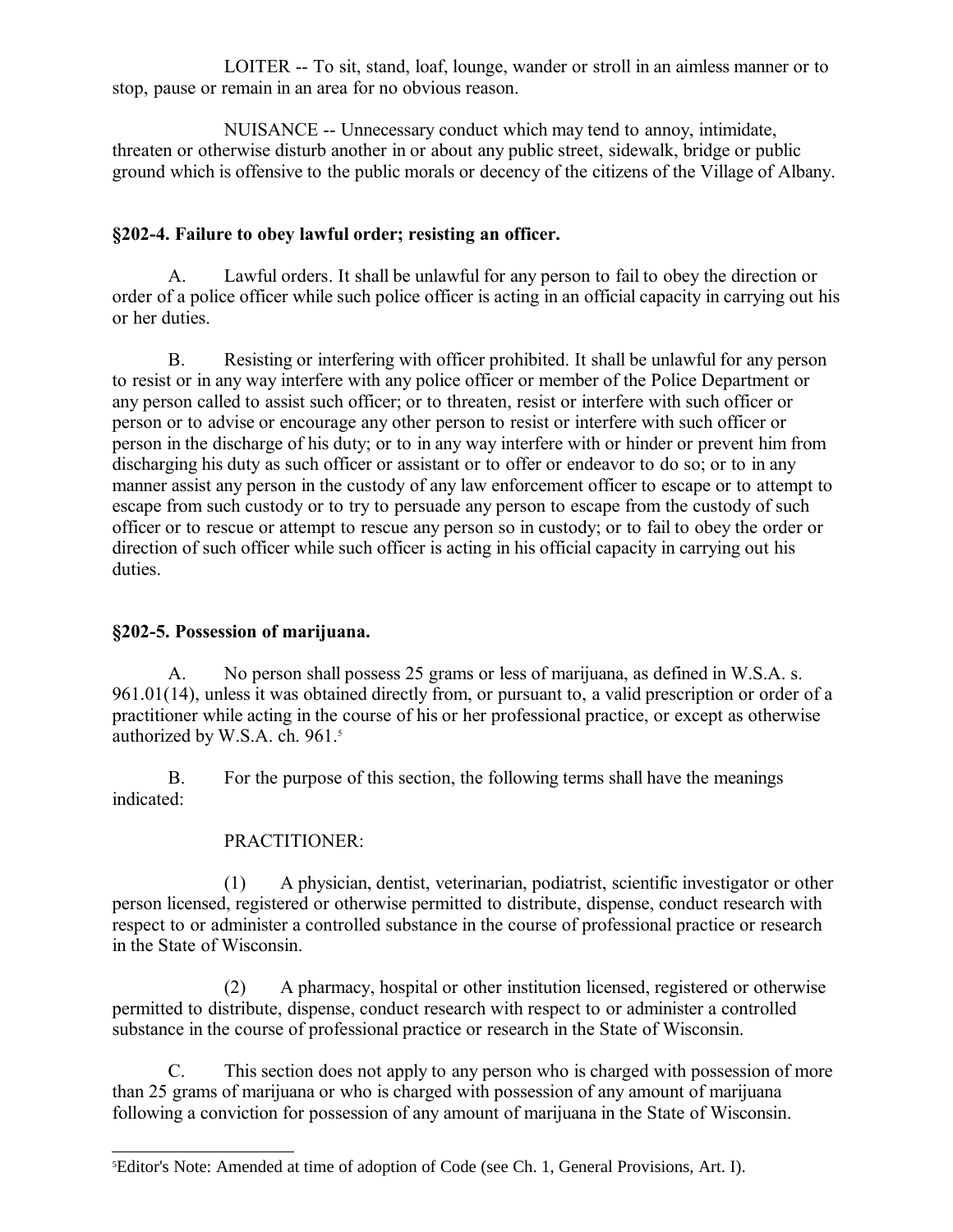## **§202-6. Crossing a police line.**

 No individual shall cross a police or fire line that has been so designated by a banner, signs or other similar identification.

#### **§202-7. Harassment.**

A. Harassment. No person, with intent to harass or intimidate another person, shall do any of the following; each instance shall be considered a separate violation:

(1) Strike, shove, kick or otherwise subject the person to physical contact or attempt or threaten to do the same.

(2) Engage in a course of conduct or repeatedly commit acts which harass or intimidate the person and which serve no legitimate purpose.

B. Harassing or obscene telephone calls. Whoever commits any of the following acts shall be subject to the penalty provisions contained in Chapter 1, General Provisions, §1-19:

(1) Makes any comment, request, suggestion or proposal which is obscene, lewd, lascivious or indecent.

(2) Makes a telephone call, whether or not conversation ensues, with the intent to abuse, threaten or harass any person at the called number or numbers.

(3) Makes or causes the telephone of another repeatedly or continuously to ring, with intent to harass any person at the called number or numbers.

(4) Makes repeated telephone calls, during which conversation ensues, solely to harass any person at the called number or numbers.

(5) Knowingly permits any telephone under his control to be used for any purpose prohibited by this section.

(6) In conspiracy or concerted action with other persons, makes repeated calls or simultaneous calls solely to harass any person at the called number or numbers.

## **§202-8. Open cisterns, wells, basements or other dangerous excavations.**

 No person shall have or permit on any premises owned or occupied by him any open cisterns, cesspools, wells, unused basements, excavations or other dangerous openings. All such places shall be filled, securely covered or fenced in such manner as to prevent injury to any person, and any cover shall be of a design, size and weight that the same cannot be removed by small children.

## **§202-9. Destruction or theft of property.**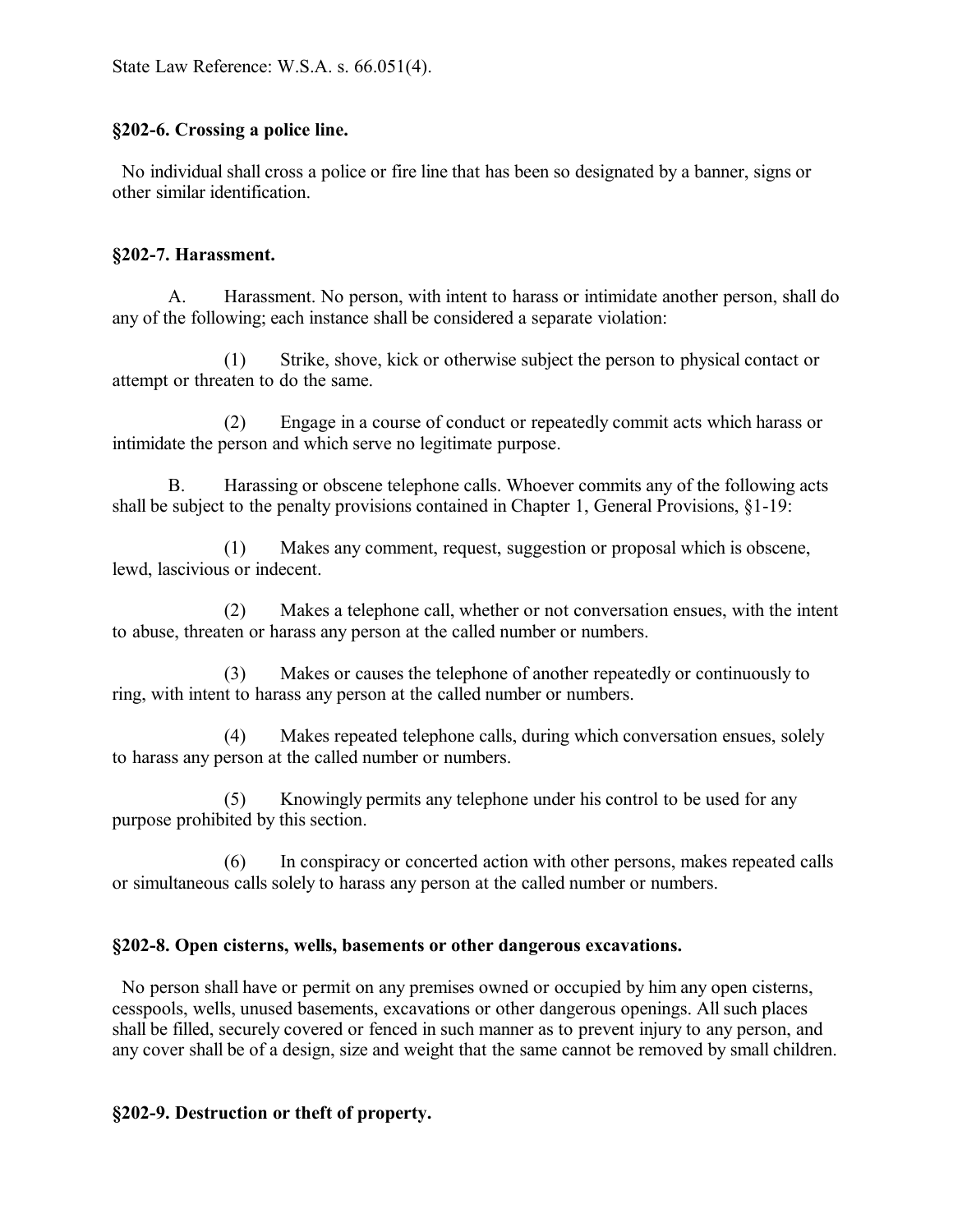A. Destruction of property. No person shall willfully injure or intentionally deface, destroy or unlawfully remove or interfere with any property belonging to the Village of Albany, Albany School District or to any private person without the consent of the owner or proper authority, nor shall any person or organization place or permit to be placed any sign, poster, advertisement, notice or other writing upon any utility or ornamental lightpole belonging to the village without the consent of proper authority. Any signs, posters, advertisements, notices or other writings so placed shall be removed by law enforcement authorities and the placing person or organization cited for violation of this section.

B. Parental liability. Pursuant to W.S.A. s. 895.035, the parents of an unemancipated minor shall be liable for the damage of property caused by the willful, malicious or wanton act of such child; such liability shall not exceed \$2,500.

C. Theft of property. No person shall intentionally take and carry away, use, transfer, conceal or retain possession of movable property of another without that other person's consent and with intent to deprive the owner permanently of possession of such property.

### **§202-10. Abandoned refrigerators.**[6](#page-7-0)

 No person shall leave or permit to remain outside of any dwelling, building or other structure or within any unoccupied or abandoned building, dwelling or other structure under his control in a place accessible to children any abandoned, unattended or discarded icebox, refrigerator or other container which has an airtight door or lid, snaplock or other locking device which may not be released from the inside without first removing said door or lid, snaplock or other locking device from said icebox, refrigerator or container, unless such container is displayed for sale on the premises of the owner or his agent and is securely locked or fastened.

#### **§202-11. Theft of library material.**

A. Definitions. For the purposes of this section, certain words and terms are defined as follows:

ARCHIVES -- A place in which public or institutional records are systematically preserved.

LIBRARY -- Any public library, library of an educational or historical organization or society or museum, and specifically the public libraries in the Village of Albany and school libraries.

LIBRARY MATERIAL -- Includes any book, plate, picture photograph, engraving, painting, drawing, map, newspaper, magazine, pamphlet, broadside, manuscript, document, letter, public record, microform, sound recording, audiovisual materials in any format, magnetic or other tapes, electronic data processing records or other tapes, artifacts or other documents, written or printed materials, regardless of physical form of characteristics, belonging to, on loan to or otherwise in the custody of a library.

B. Possession without consent prohibited. Whoever intentionally takes and carries away, transfers, conceals or retains possession of any library material without the consent of a library official, agent or employee and with intent to deprive the library of possession of the material may be subject to a forfeiture as provided by in Chapter 1, General Provisions, §1-19.

<span id="page-7-0"></span><sup>6</sup>Editor's Note: See also Ch. 257, Vehicles and Appliances, Abandoned and Junked.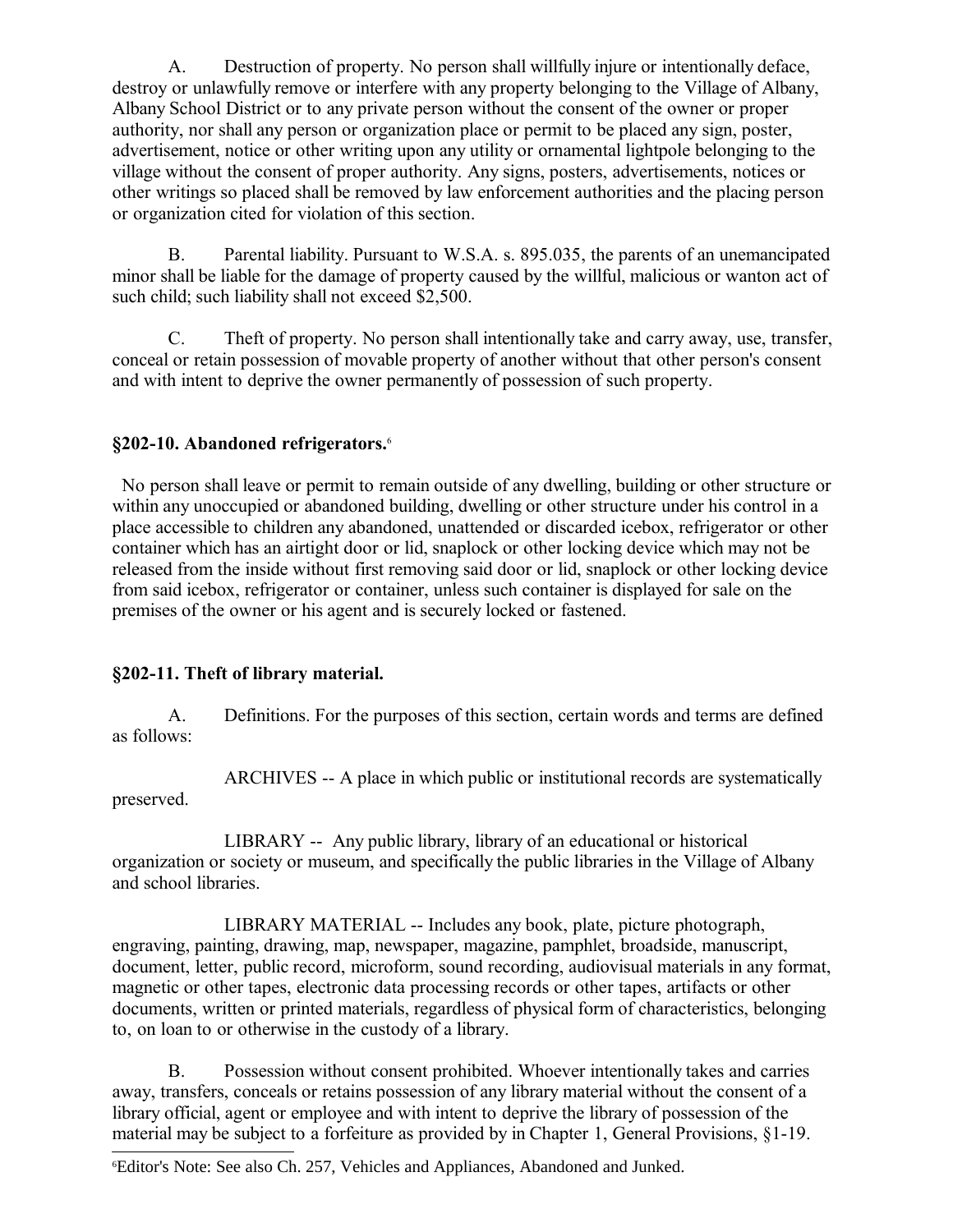The failure to return library material after its proper return date, after written notice from the library and Village Attorney, shall be deemed to be theft. Notice shall be considered given when written notice is mailed to the last known address of the person with the overdue material; the notice date shall be the date of mailing.

C. Concealment. The concealment of library material beyond the last station for borrowing library material in a library is evidence of intent to deprive the library of possession of the material. The discovery of library material which has not been borrowed in accordance with the library's procedures or taken with consent of a library official, agent or employee and which is concealed upon the person or among the belongings of another is evidence of intentional concealment on the part of the person so concealing the material.

D. Detention based on probable cause. An official or adult employee or agent of a library who has probable cause for believing that a person has violated this section in his or her presence may detain the person in a reasonable manner for a reasonable length of time to deliver the person to a law enforcement officer or to the person's parent or guardian in the case of a minor. The detained person shall be promptly informed of the purpose of the detention and be permitted to make telephone calls, but shall not be interrogated or searched against his or her will before the arrival of a law enforcement officer, who may conduct a lawful interrogation of the accused person. Compliance with this section entitles the official, agent or employee effecting the detention to the same defense in any action as is available to a peace officer making an arrest in the line of duty.

E. Damaging material prohibited. No person shall mar, deface or in any other way damage or mutilate any book, periodical, pamphlet, picture or other article or property belonging to or in charge of the library. Any person convicted of violating this subsection shall be subject to the penalties as set forth in Chapter 1, General Provisions, §1-19.

F. Return demanded. No person shall fail, on demand, to return any book, periodical, pamphlet, picture or other articles or property belonging to or in charge of the Albany Public Library according to the rules or regulations duly made and adopted by the Library Board, and no person shall remove from the library any book, periodical, pamphlet, picture or other articles or property without first having it charged as provided by such rules and regulations. Any person convicted of violating any provision of this subsection shall be subject to the penalties as set forth in Chapter 1, General Provisions, §1-19.

State Law Reference: W.S.A. s. 943.61.

## **§202-12. Cemetery regulations.**

A. Purpose and definition. In order to protect cemetery areas within the village from injury, damage or desecration, these regulations are enacted. The term "cemetery" as hereinafter used in this section shall include all cemetery property, grounds, equipment and structures, both privately and publicly owned, which are located within the Village of Albany.

B. Authority to establish rules and regulations. The cemetery property owner shall have the authority to establish reasonable rules and regulations to regulate and govern the operation of any cemetery in accordance with state law and this Code. The cemetery property owner shall reserve the right to prohibit and regulate the planting or placement of any flowers, plants, vines, shrubs, trees, flower pots, urns or other objects on cemetery property. Placements of any such plantings, containers or objects shall be in accordance with established regulations of the cemetery property owner.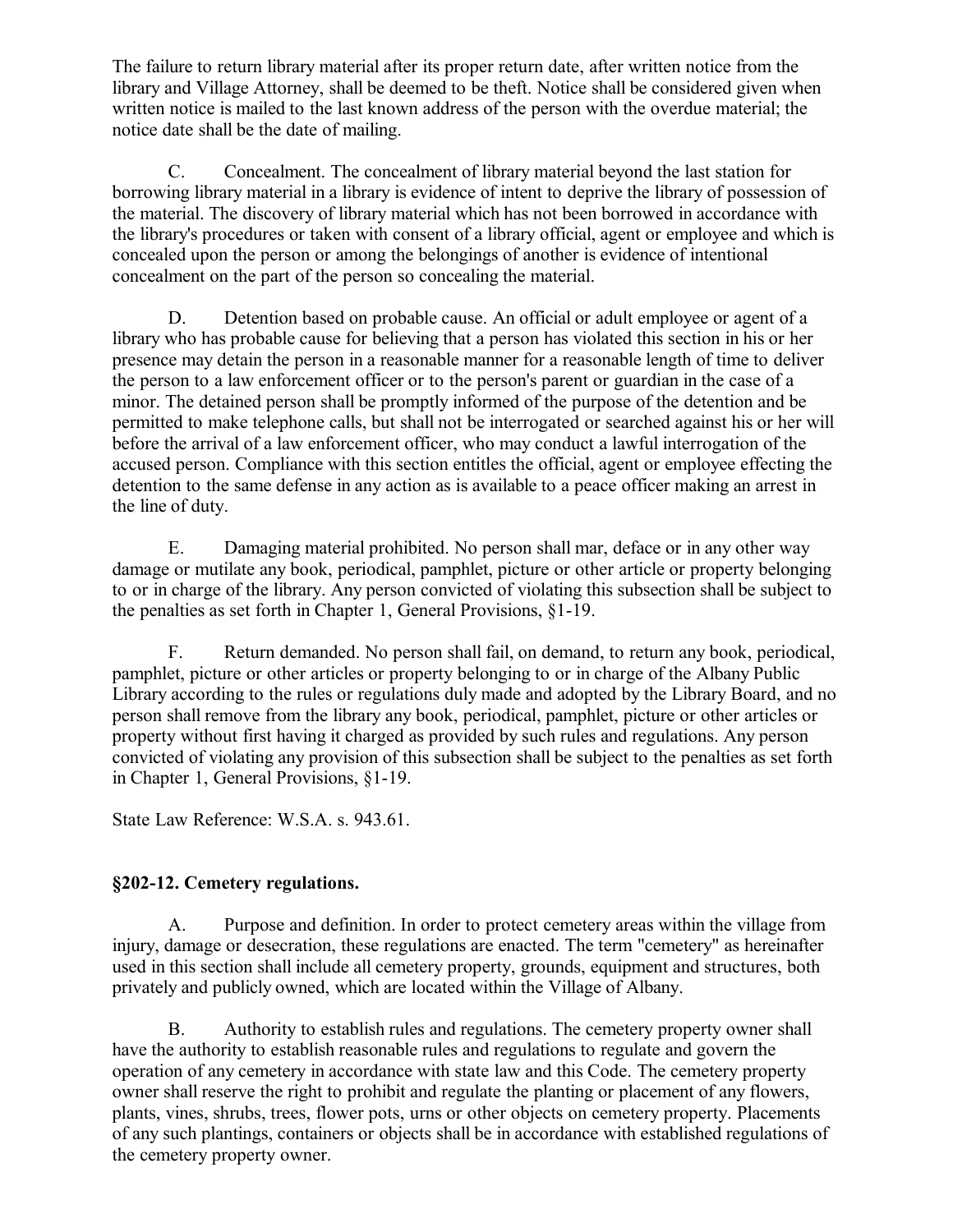C. Specific regulations.

(1) Disturbing cemetery property. No person shall cut, remove, damage or carry away any flowers, plants, vines, shrubs or trees from any cemetery lot or property except the owner of the cemetery lot or a person with the cemetery lot owner's consent or any cemetery employee or representative engaged in official cemetery duties for the cemetery owner; nor shall any person without proper authority remove, deface, mark or damage in any manner any cemetery markers, headstones, monuments, fences or structures; nor shall any person without proper authority remove, damage or destroy any vases, flower pots, urns or other objects which have been placed on any cemetery lot; nor shall any person move or remove any cemetery equipment without the owner's consent.

(2) Protection of cemetery property. No person shall trap in any cemetery without specific written authorization of the owner; nor shall any person kill, injure or disturb or attempt to injure or disturb any animals, birds or waterfowl, wild or domestic, within any cemetery in any manner except as provided by this Code; nor shall any person climb any tree, break, cut down, trample upon, remove or in any manner injure, deface, write upon or in any manner damage any tree, shrub, flower, flower bed, turf, grassy area, soil, building, structure, equipment, official notice, sign or other property within any cemetery. No picnic, parties or similar gatherings are permitted.

(3) Motor vehicles. Motor vehicles are restricted to the roads and drives and parking areas. Except for authorized maintenance vehicles, no person shall operate an unlicensed or licensed motorized vehicle on any cemetery property outside of areas specifically designated as parking areas or areas where the operation of such vehicles is specifically permitted. It shall be unlawful for a person to engage in any off-roadway operation of a motorized vehicle on cemetery property without the owner's consent.

(4) Speed limit. No person shall operate any motorized vehicle in any cemetery in excess of 15 miles per hour unless otherwise posted.

(5) Parking. No person, without the owner's consent, shall park any motor vehicle in any cemetery on any grassy or seeded area or upon any location except a designated parking area; nor shall any person park a motor vehicle on cemetery property for any purpose except engaging in official cemetery business. Any unlawfully parked motor vehicle may be towed or removed by the cemetery property owner at the vehicle owner's expense.

(6) Littering prohibited. No person shall litter, dump or deposit any rubbish, refuse, earth or other material in any cemetery without the owner's consent.

(7) Pets. Pets, including animals of any species, and horses are prohibited in any cemetery.

(8) Sound devices. No person shall operate or play any amplifying system or sound device in any cemetery without the owner's consent.

(9) Authorized notices. No person shall post, paste, fasten, paint or attach any placard, bill, notice, sign or advertising matter upon any structure, tree or other natural object in any cemetery, except cemetery regulations and other signs authorized by the owner. No person shall remove, deface or damage in any manner any official sign or notice posted in any cemetery.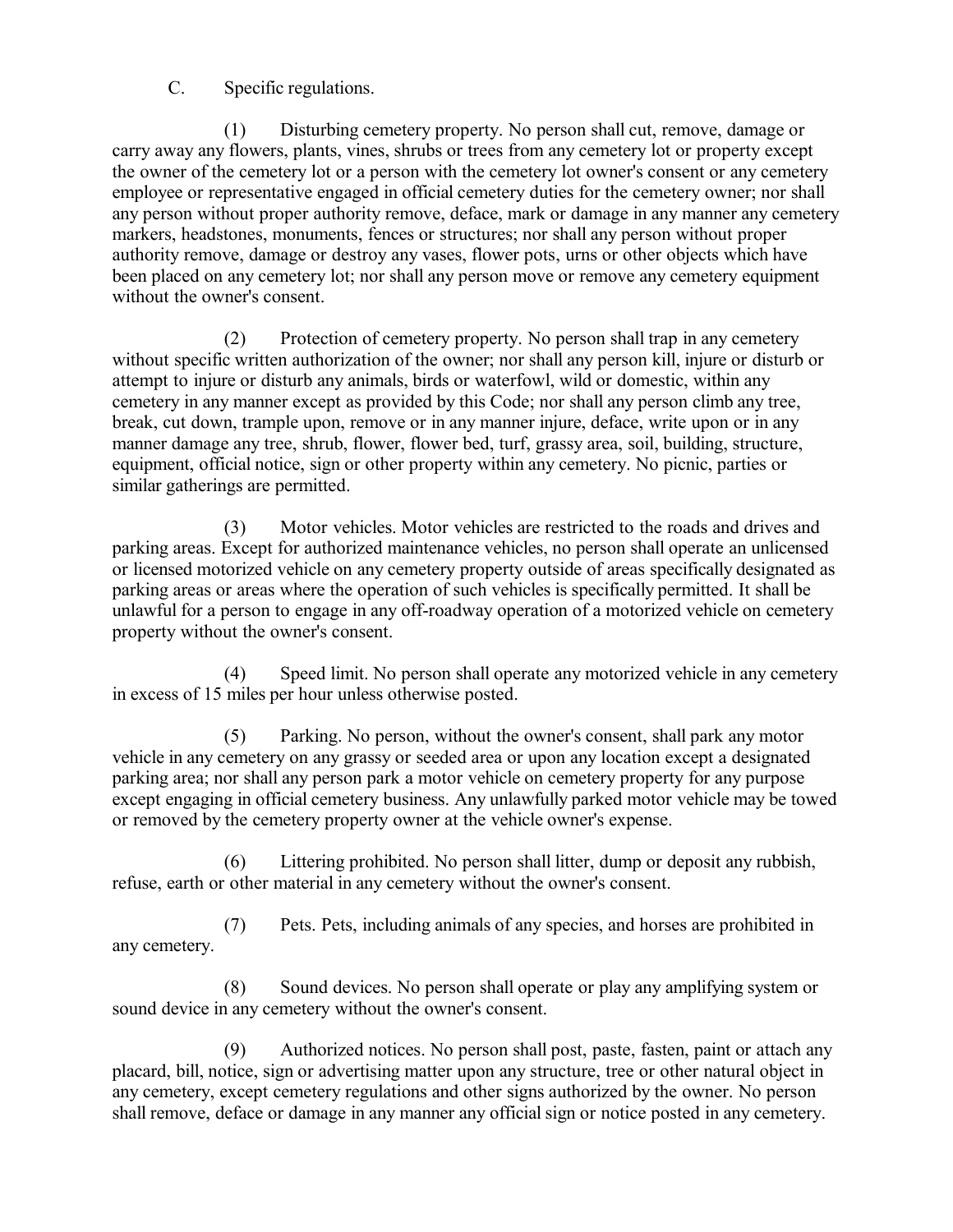(10) Loitering prohibited. No person shall loiter or cause a nuisance or engage in any sport or exercise on any cemetery property without the owner's consent.

(11) Alcoholic beverages prohibited. No person shall consume or have in his possession any open container containing an alcohol beverage upon any cemetery property within the village unless the property is specifically named as being part of a licensed premises.

(12) Play vehicles prohibited. No person shall operate or make use of a play vehicle upon any cemetery property without the owner's consent. As used in this section, a "play vehicle" shall mean any coaster, skateboard, roller skates, sled, toboggan, unicycle or toy vehicle upon which a person may ride.

(13) Presence after hours prohibited. No person shall be present upon any cemetery property without the owner's consent during posted hours when the cemetery is not open to the public.

#### **§202-13. Damage to public property.**

A. Damaging public property. No person shall climb any tree or pluck any flowers or fruit, wild or cultivated, or break, cut down, trample upon, remove or in any manner injure or deface, write upon, defile or ill use any tree, shrub, flower, flower bed, turf, fountain, ornament, statue, building, fence, apparatus, bench, table, official notice, sign, bridge, structure or other property within any park or parkway, or in any way injure, damage or deface any public building, sidewalk or other public property in the Village of Albany.

B. Breaking of streetlamps or windows. No person shall break glass in any streetlamps or windows of any building owned or occupied by the village.

C. Damaging fire hydrants and water mains. No person shall, without the authority of village authorities, operate any valve connected with the street or water supply mains or open any fire hydrant connected with the water distribution system, except for the purpose of extinguishing a fire. No person shall injure or impair the use of any water main or fire hydrant.

#### **§202-14. Retail theft.**

A. Whoever intentionally alters indicia of price or value of merchandise or takes and carries away, transfers, conceals or retains possession of merchandise held for resale by a merchant without consent and with intent to deprive the merchant permanently of possession or the full purchase price may be penalized as provided in Subsection D.

B. The intentional concealment of unpurchased merchandise which continues from one floor to another or beyond the last station for receiving payments in a merchant's store is evidence of intent to deprive the merchant permanently of possession of such merchandise without paying the purchase price thereof. The discovery of unpurchased merchandise concealed upon the person or among the belongings of another is evidence of intentional concealment on the part of the person so concealing such goods.

C. A merchant or merchant's adult employee who has probable cause for believing that a person has violated this section in his presence may detain such person in a reasonable manner for a reasonable length of time to deliver him to a peace officer or to his parent or guardian if a minor. The detained person must be promptly informed of the purpose for the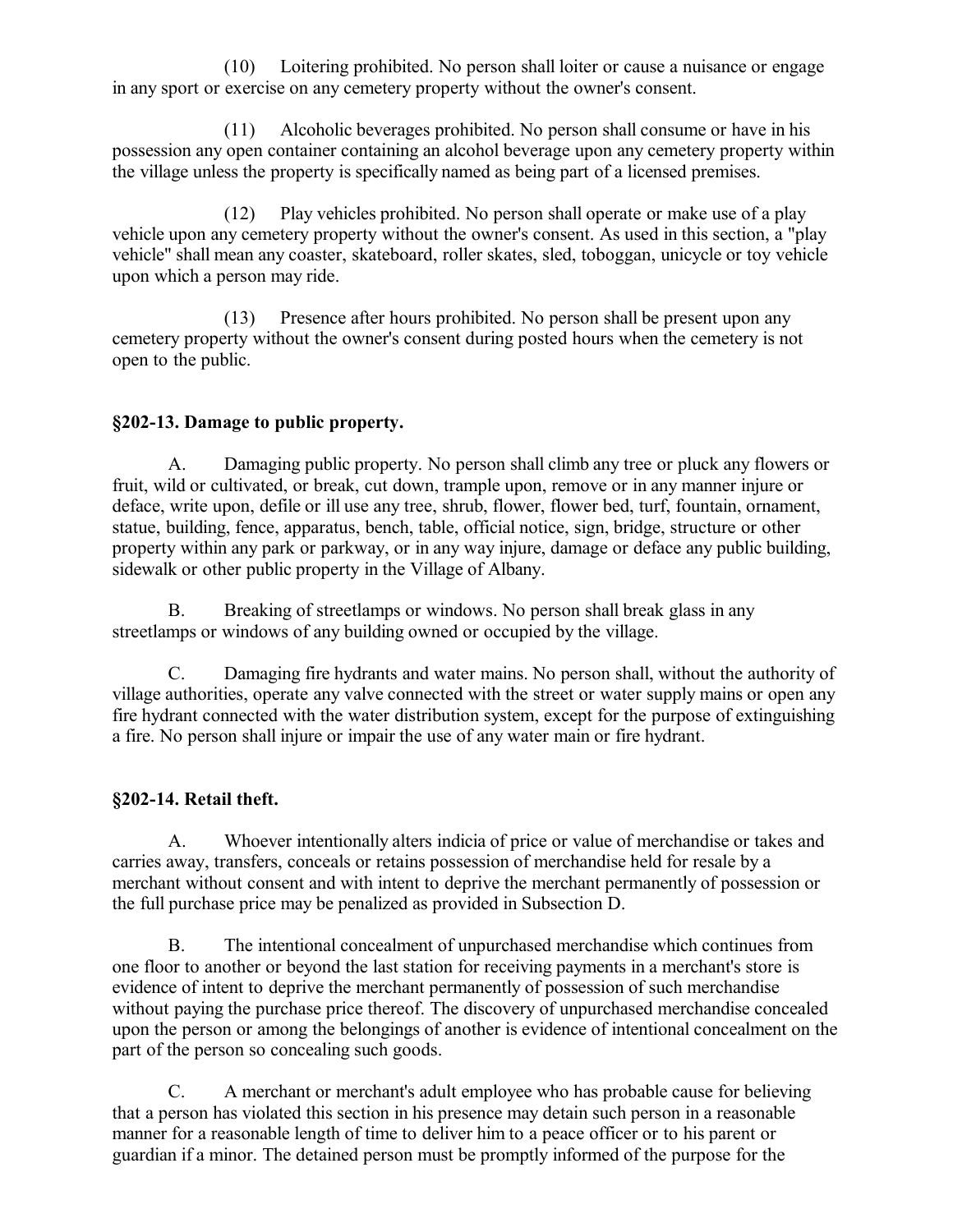detention and may make phone calls, but he shall not be interrogated or searched against his will before the arrival of a police officer, who may conduct a lawful interrogation of the accused person. Compliance with this subsection entitles the merchant or his employee affecting the detention to the same defense in any action as is available to a peace officer making an arrest in the line of duty.

D. If the value of the merchandise does not exceed \$100, any person violating this section shall forfeit not more than \$500. If the value of the merchandise exceeds \$100, this section shall not apply, and the matter shall be referred to the District Attorney for criminal prosecution.<sup>[7](#page-11-0)</sup>

State Law Reference: W.S.A. s. 943.50.

## **§202-15. Issuance of worthless checks.**

A. Whoever issues any check or other order for the payment of money less than \$500 which, at the time of issuance, he or she intends shall not be paid is guilty of a violation of this section.

B. Any of the following is prima facie evidence that the person, at the time he or she issued the check or other order for payment of money, intended it should not be paid:

(1) Proof that, at the time of issuance, the person did not have an account with the drawee;

(2) Proof that, at the time of issuance, the person did not have sufficient funds or credit with the drawee and that the person failed within five days after receiving notice of nonpayment or dishonor to pay the check or other order; or

(3) Proof that, when presentment was made within a reasonable time, the person did not have sufficient funds or credit with the drawee, and the person failed within five days after receiving notice of nonpayment or dishonor to pay the check or other order.

C. This section does not apply to a postdated check or to a check given in past consideration, except a payroll check.

§202-16. Trespass to a dwelling or land.

A. Trespass to land. No person shall enter or remain on any land after having been notified by the owner or occupant not to remain on the premises.

B. Trespass to dwelling. No person shall intentionally enter the dwelling of another without the consent of some person lawfully upon the premises, under circumstances tending to create or provoke a breach of the peace.

## **§202-17. Regulation of smoking.**[8](#page-11-1)

 The provisions of W.S.A. ch. 101.123, relating to the regulation of smoking and clean indoor air, except provisions therein relating to penalties to be imposed, are hereby adopted by reference

<span id="page-11-1"></span><span id="page-11-0"></span><sup>7</sup>Editor's Note: Amended at time of adoption of Code (see Ch. 1, General Provisions, Art. I). 8Editor's Note: See also Ch. 219, Smoking.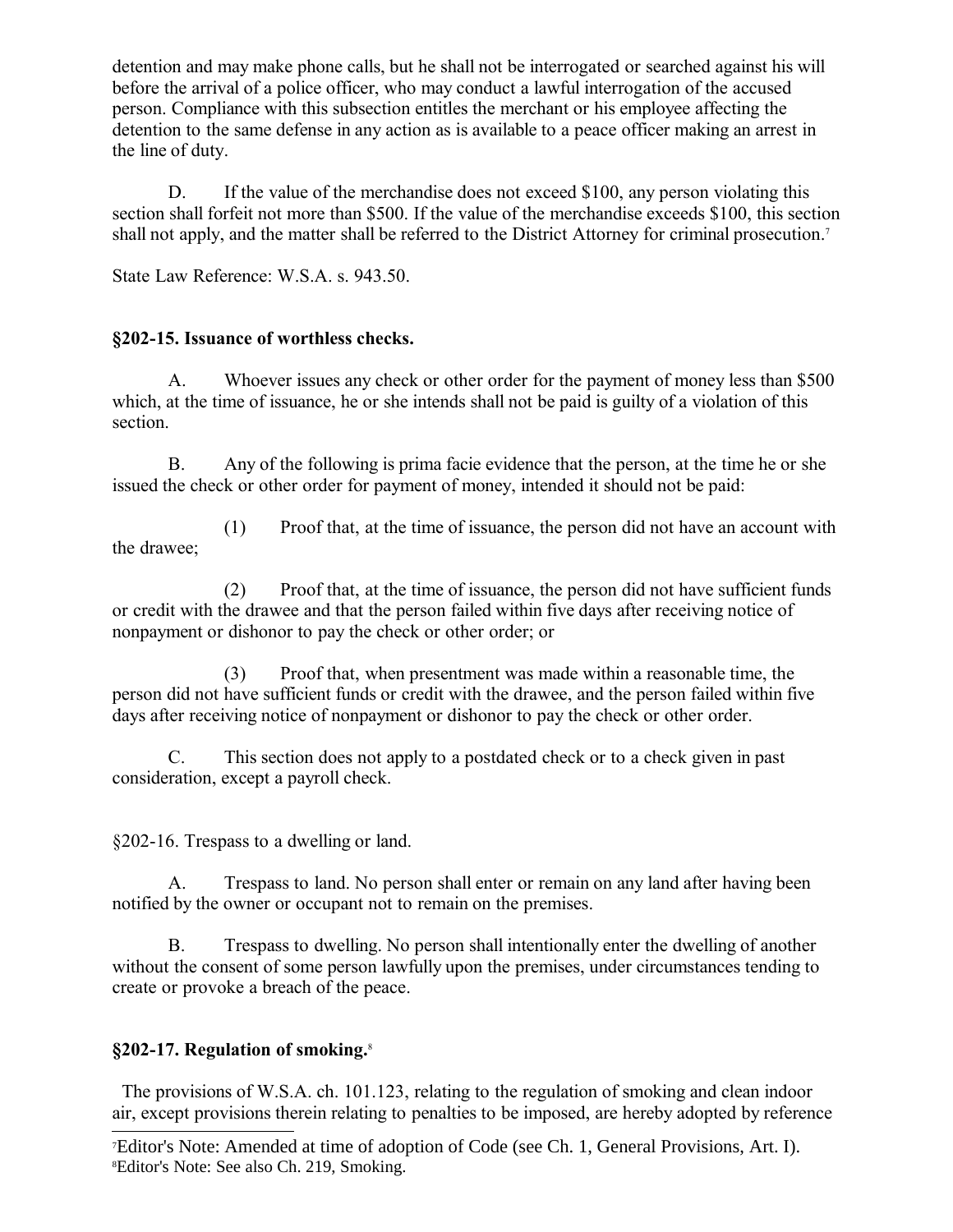and made a part of this section as if fully set forth herein. Any act required to be performed or prohibited by any statute incorporated herein by reference is required or prohibited by this section. Any future amendment, revisions or modifications of the statutes incorporated herein are intended to be made a part of this section.

#### **§202-18. Theft.**

 No person shall intentionally take and carry away, use, transfer, conceal or retain possession of movable property of another without his consent and with intent to deprive the owner permanently of possession of such property.

### **§202-19. Violations and penalties.**

A. Enforcement.

(1) Penalties. In addition to the general penalty of this Code in Chapter 1, General Provisions, §1-19, or any other penalty imposed for violation of any section of this chapter, any person who shall cause physical damage to or destroy any public property shall be liable for the cost of replacing or repairing such damaged or destroyed property. The parent or parents of any unemancipated minor child who violates §202-9 may also be held liable for the cost of replacing or repairing such damaged or destroyed property in accordance with the Wisconsin Statutes. Nothing in this Code shall prevent the Police Department from referring violations of the provisions of this chapter to the District Attorney's office in the interest of justice.

(2) Stipulation of guilt or no contest. Stipulations of guilt or no contest may be made by persons arrested for violations of this chapter in accordance with W.S.A. s. 66.12(1)(b). Stipulations shall conform to the form contained on the Uniform Ordinance Citation. Stipulations may be accepted by the Police Department.

(3) Deposits. Any person stipulating guilt or no contest under Subsection  $A(2)$ shall deposit a forfeited penalty as provided in a schedule established by the Chief of Police and approved by the Village Board. Deposits may be brought or mailed to the office of the Police Department as directed by the arresting officer.

B. Attempt.

(1) Whoever attempts to commit an act prohibited by this chapter may be required to forfeit amounts not to exceed 1/2 the maximum penalty for the completed act.

(2) An attempt to commit an act prohibited by this chapter requires that the actor have an intent to perform acts and attain a result which, if accomplished, would constitute a violation of these ordinances and that he does acts towards the commission of the violation which demonstrate unequivocally, under all the circumstances, that he formed that intent and would commit the violation except for the intervention of another person or some other extraneous factor.

C. Parties to acts prohibited.

(1) Whoever is concerned in the commission of an act prohibited by this chapter is a principle and may be charged with and convicted of the commission of said act